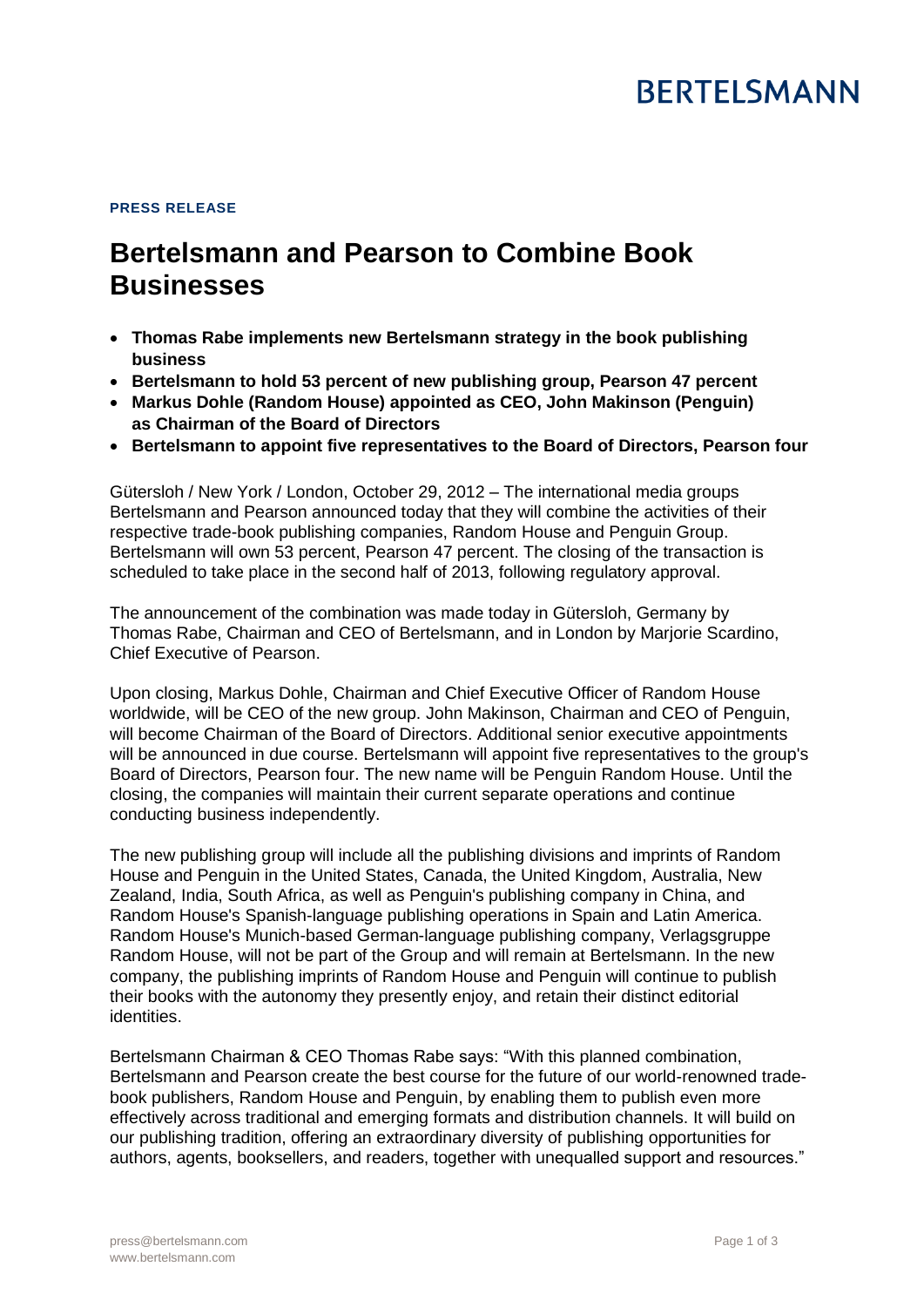Mr. Rabe also observed, "Today's announcement is a milestone not only for Random House, but also for the entire Bertelsmann group, with its 177-year publishing history. Its significance for our business and for the cultural resonance of our book publishing operations worldwide is on a par with such momentous agreements as the takeover of Goldmann Verlag in 1977; the acquisition of a stake in Bantam Books, our first-ever U.S. investment, that same year; the purchase of Doubleday in 1986; and especially that of Random House in 1998. Each of these steps was aimed at increasing the breadth and quality of Bertelsmann's publishing operations, as our new company will."

For Bertelsmann, the planned combination also marks a significant step in the implementation of its four new strategic priorities under Thomas Rabe, which it recently adopted and announced: strengthening the core, digital transformation, the establishment of growth platforms, and the development of growth regions. The Chairman & CEO comments: "The combination of Random House and Penguin, first of all, significantly strengthens book publishing, one of our core businesses. Second, it advances the digital transformation on an even greater scale, and third, it increases our presence in the target growth markets Brazil, India and China."

Marjorie Scardino, chief executive of Pearson, said: "Penguin is a successful, highlyrespected and much-loved part of Pearson. This combination with Random House - a company with an almost perfect match of Penguin's culture, standards and commitment to publishing excellence - will greatly enhance its fortunes and its opportunities. Together, the two publishers will be able to share a large part of their costs, to invest more for their author and reader constituencies and to be more adventurous in trying new models in this exciting, fast-moving world of digital books and digital readers."

Markus Dohle, Chairman & CEO of Random House, adds: "Our new company will bring together the publishing expertise, experience, and skill sets of two of the world's most successful, enduring trade book publishers. In doing so, we will create a publishing home that gives employees, authors, agents, and booksellers access to unprecedented resources. I deeply believe that the support and services that we will be able to offer, coupled with the creative and editorial independence that we will continue to maintain, will benefit everyone in the book publishing environment, especially our passionate readers from today's generation to the next."

## **About Bertelsmann**

Bertelsmann is an international media company whose core divisions encompass television (RTL Group), book publishing (Random House), magazine publishing (Gruner + Jahr), and outsourcing services (Arvato) in 50 countries. In 2011, the company's businesses, with their 100,000 employees, generated revenues of €15.3 billion. Bertelsmann stands for a distinctive combination of creativity and entrepreneurship that empowers the creation of first-rate media, communications, and service offerings to inspire people around the world and to provide innovative solutions for customers.